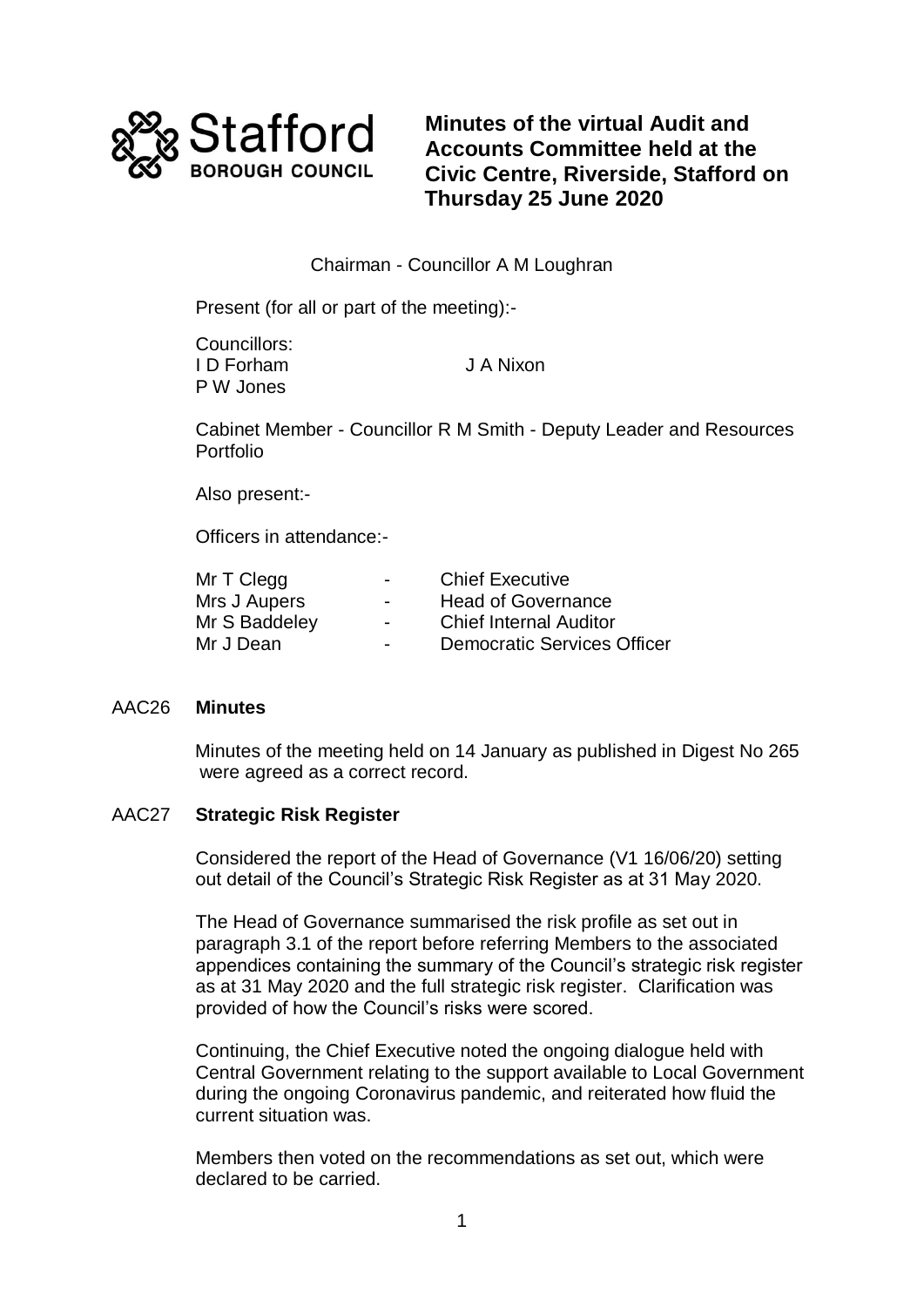RESOLVED:- that in exercise of the powers delegated to the Committee the Strategic Risk Register and progress made in the identification and management of the risks be noted.

#### AAC28 **Internal Audit Annual Report**

Considered the report of the Chief Internal Auditor (V1 04/06/20) presenting the Internal Audit Annual Report for 2019-20

The Chief Internal Auditor referred Members to paragraphs 5.4 – 5.6 of his reports and the associated Appendix 1 (noting a small typographical error on page 40 of the agenda) and those audits with partial assurance.

Continuing, Mr Baddeley bought Appendix 2 to Members attention, highlighting paragraphs 2.6 - 2.9 and 3.2 - 4.1 for specific consideration, before addressing points raised regarding:-

- Leisure major projects
- Appointment of Internal Audit apprentice
- Pro-active fraud work
- Fraud/irregularity investigations

Members then voted on the recommendations as set out, which were declared to be carried.

RESOLVED:- that in exercise of the powers delegated to the Committee the Internal Audit Annual Report for 2019-20 be noted.

#### AAC29 **Annual Governance Statement**

Considered the report of the Head of Governance (V1 16/06/20) setting out the Annual Governance Statement for the year 2019-20.

The Head of Governance referred Members to Appendix 1 of the report and noted the mechanisms in place to provide assurance and the key sources feeding into that process.

Continuing, the governance issues as set out on page 63 of the agenda were detailed, along with those matters which had been deferred until 2021/22 to allow resources to be focussed on planning for recovery from the effects of the CV19 pandemic.

Members then voted on the recommendations as set out, which were declared to be carried.

RESOLVED:- that in exercise of the powers delegated to the Committee the Annual Governance Statement for 2019-20 be approved.